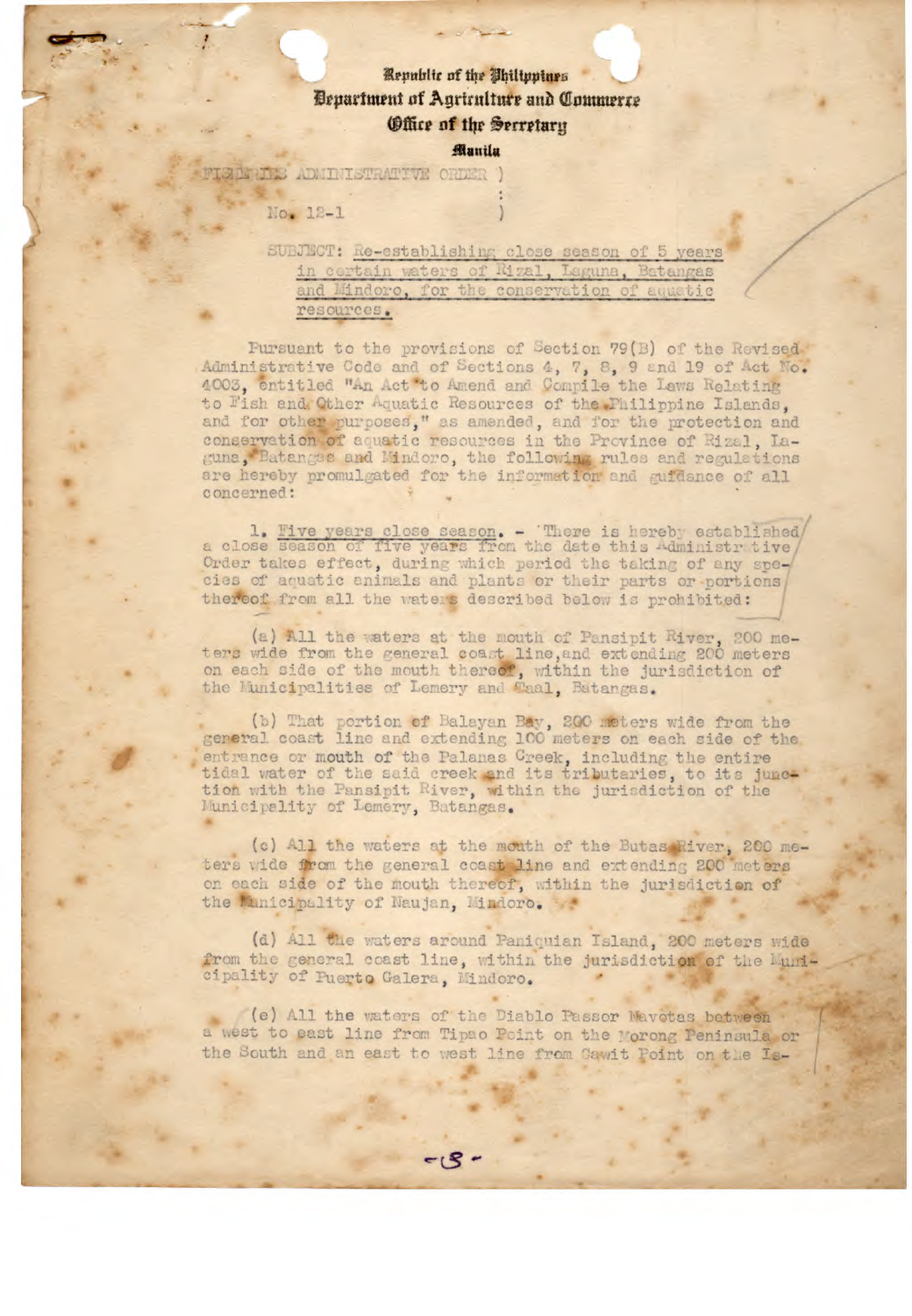land of Talim on the North, approximately 105 hectares, within the jurisdiction of the Municipality of Binangonan, Rizal.

(f) All the waters between a straight line from Sitio Matiquio on the Jalajala Peninsula to the mouth of Pagsanjan River on the North and another straight line from the mouth of Pilar River to Jalajala Point on the South, approximately 7,800 hectares, within the jurisdiction of the Municipality of Jalajala, Rizal and Pila and Pagsanjan, Laguna.

2. Prohibitions. - It shall be also unlawful at all times during the close season for any person, association or corporation:

(a) To disturb or drive away from the areas described in sub-sections (a) to (c) of the preceding section or in any manner, take, kill or catch or cause to be killed, caught, or taken from these waters, purchase, sell, offer or expose for sale any aquatic animals or plants taken therefrom dead or alive, or have in possession any part of same, except as provided in Section 3 of this Administrative Order.

(b) To disturb or take snails, particularly the susongpangpang, mostly referable to Vivipera angularis (Miller) and the suseng-buele, the three species of Melania, namely: M. pan-<br>thering, Von dem Busch, M. lateritia Lea, and M. scabra (Miller)<br>from the areas described in sub ceding section.

3. Exemptions. - (a) For scientific, educational, or propagation purposes, any person, association, institution or cor--poration of good repute may be granted by the Secretary of Agriculture and Commerce, free of charge, a permit to catch or take or cause to be caught or taken fishes of all sizes of aquatic animals and plants otherwise prohibited in this Administrative Order, subject to such conditions as the Secretary of Agriculture and Commerce may deem wise to impose for the proper conservation of the fisheries.

(b) Any person who shall catch fish under these licenses but uses same for purposes other than those mentioned herein above shall be subject to the same penalties as if no permit had been granted.

4. Enforcement. - For the purpose of enforcing the provisions of this Administrative Order and of such regulations relating to fisheries, as may hereafter be promulgated, fishery inspectors, agents or officers; members of the Philippine Constabulary; members of municipal and municipal district police; members of the secret service force, inspectors, guards, wharfingers of the Customs Service; Internal Revenue officers and agents; officers of Coast Guard cutters and lighthouse keepers; and such other competent officials, employees or persons, as